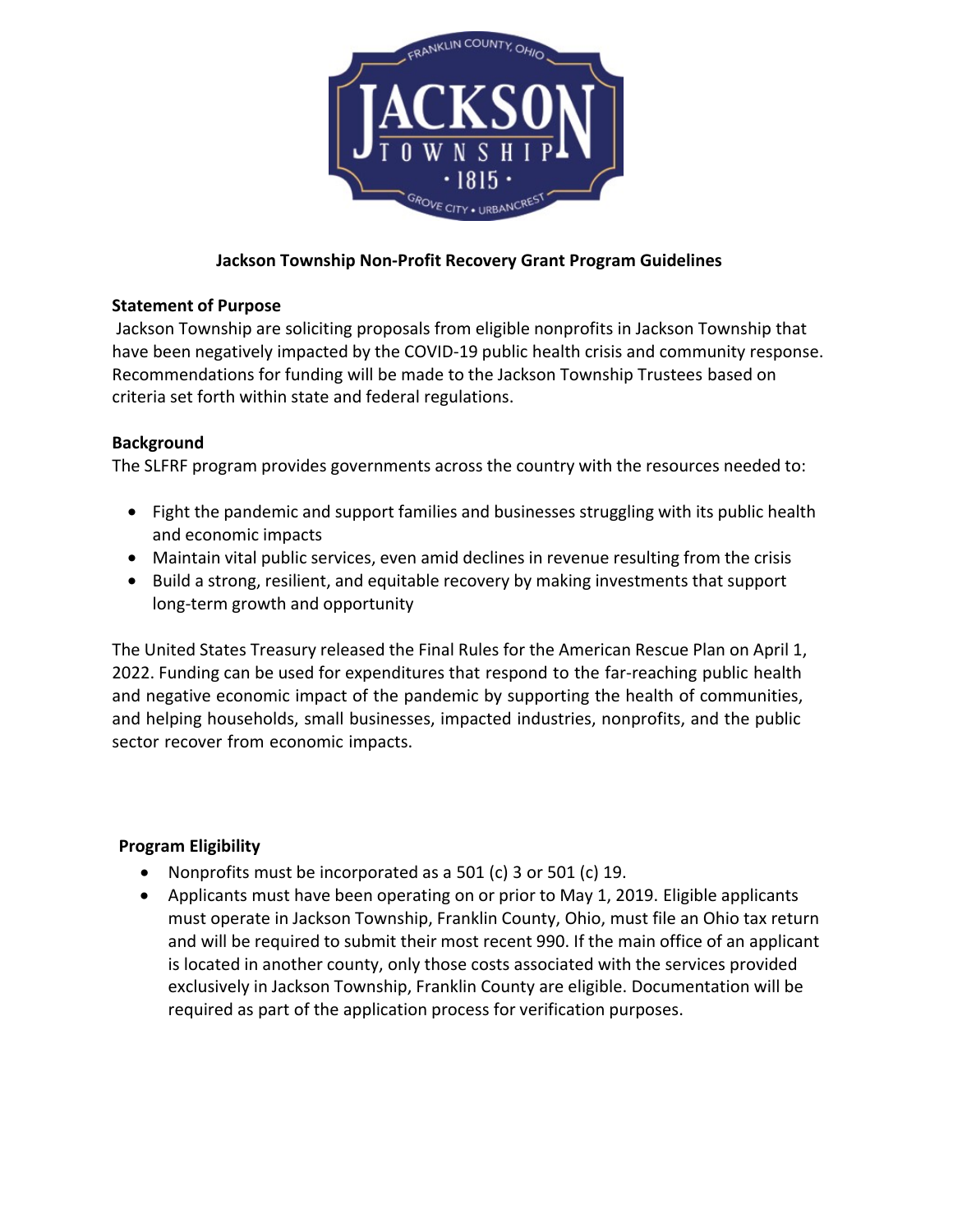### **Priority Considerations**

• Priority will be given to nonprofit organizations that did not receive any additional government COVID-19 response funding, for example: SBA Payroll Protection Program, other SBA Disaster/Emergency Funds.

## **Eligible Use of Funds**

- Eligible uses for COVID-19 expenses as defined by the American Rescue Plan include, but are not limited to:
	- o working capital
	- o payroll
	- o utilities
	- $\circ$  special materials and equipment to comply with state requirements.
- Eligible expenditure examples (not limited to):
	- Replenishing Food Pantries
	- Costs of increasing shelters (persons experiencing homelessness)
	- Operating Expenses (such as):
		- Rent, mortgage interest, bills, cable, internet, phone, spoilage, PPE purchases, cleaning supplies,
		- Any cost associated with preparing the agency to mitigate the spread of the COVID-19 virus
		- Any expenses (costs) incurred related to the expense of mitigating the spread of COVID-19, including but not limited to specialized equipment, barriers, PPE's, and employee training expense to ensure compliance with state and federal CDC guidelines for reopening.
		- Any Covid-19 related expenses **not already paid** for with other relief measures such as state grants or loans, US SBA Paycheck Protection Program loans, local or regional grant and/or loan programs
- Applicants will be required to self-certify adherence to the following:
	- o If you use grant funds for unauthorized purposes, you will be directed to repay those amounts. If you knowingly use the funds for unauthorized purposes, you will be subject to additional liability such as charges for fraud. If one of your shareholders, members, or partners uses grant funds for unauthorized purposes, Jackson Township will have recourse against the shareholder, member, or partner for the unauthorized use.